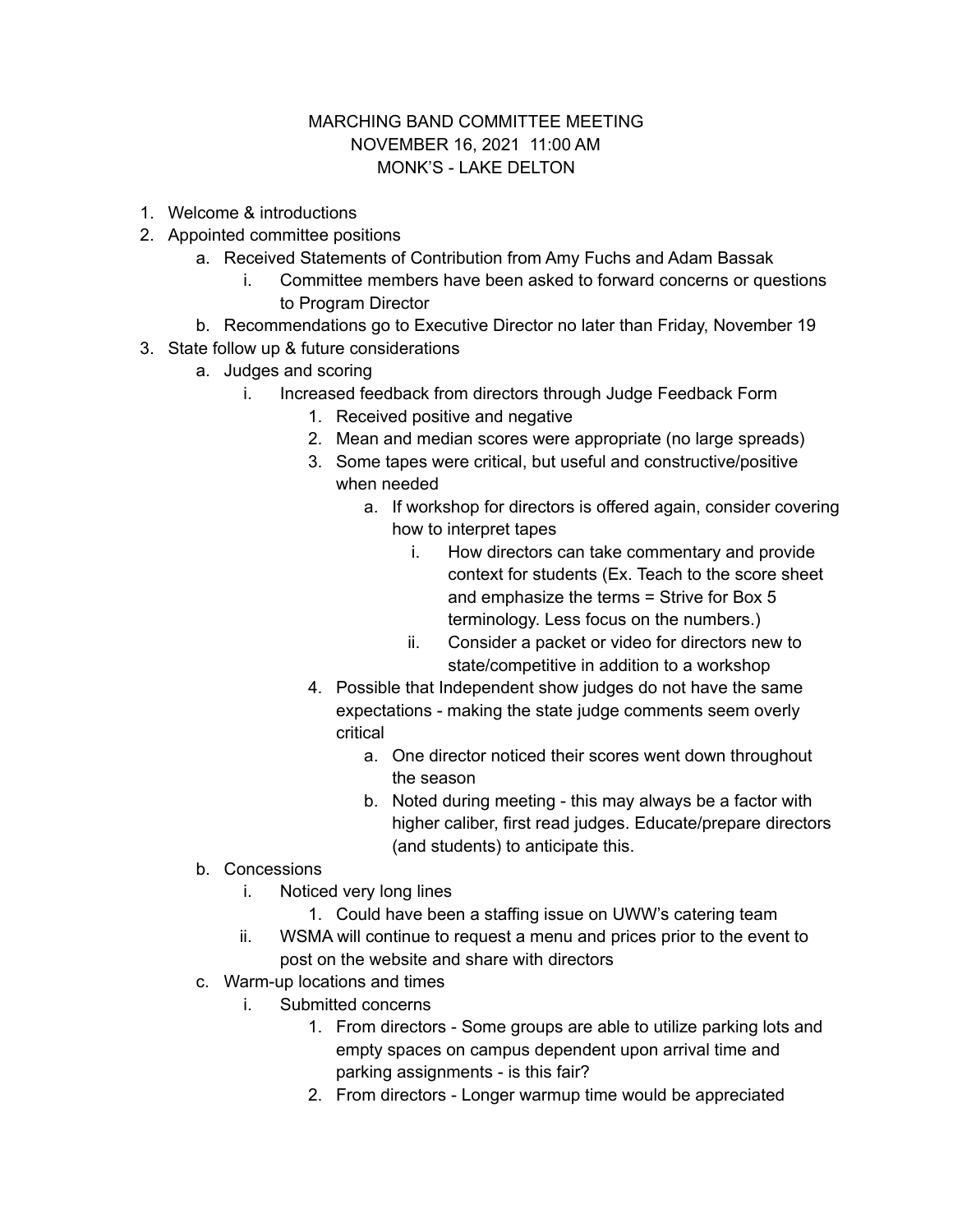- a. Includes time for 'stand still' warmup and time on a lined field
- 3. From parking staff Request that there be no practicing/warming up in the parking lots. Not only does this lead to some getting more time for warm-up and practice, but this also causes a safety issue as the parking lots are needed to move heavy vehicles around and get parked.
- ii. Discussion
	- 1. Some percussion equipment should not have to move twice (small wheels, even possible to move it into a grassy area?)
	- 2. Can percussion warm up in between busses in assigned parking areas?
	- 3. Other circuits provide one assigned warmup area for a short amount of time
		- a. No guarantee there is time or space for large percussion
	- 4. Some schools would appreciate longer warmup on lined field to reinforce drill
- iii. Resolutions and future actions
	- 1. UWW can provide 3 warm-up fields so that every group gets 45 minutes on a lined field
	- 2. Clarification needed from directors for 'stand-still' warm up areas a. Which sections/units? Colorguard, winds, percussion?
	- 3. Continue to work on the percussion issue with UWW and parking staff
- d. Parking and spectator experience
	- i. Handicap parking
		- 1. Concerns
			- a. Need more and need to know in advance
			- b. Not everyone that needs assistance getting to the stadium has a handicap plate, sticker or pass
		- 2. Discussion & Future actions
			- a. Bus shuttles from parking lots
				- i. Easy to identify but shuttles need to use roads/streets, faster to use carts
				- b. A portion of the stadium lot could be given up for handicapped plates, stickers or passes
				- c. Keep a lane clear in stadium parking lot for drop offs
				- d. If and when possible, better communication in advance on all sides
					- i. UWW to WSMA for website prior to event
					- ii. UWW to parking staff prior to and on day of event
					- iii. Parking staff to parking staff on day of event
					- iv. What to communicate:
						- 1. Where to go for handicapped parking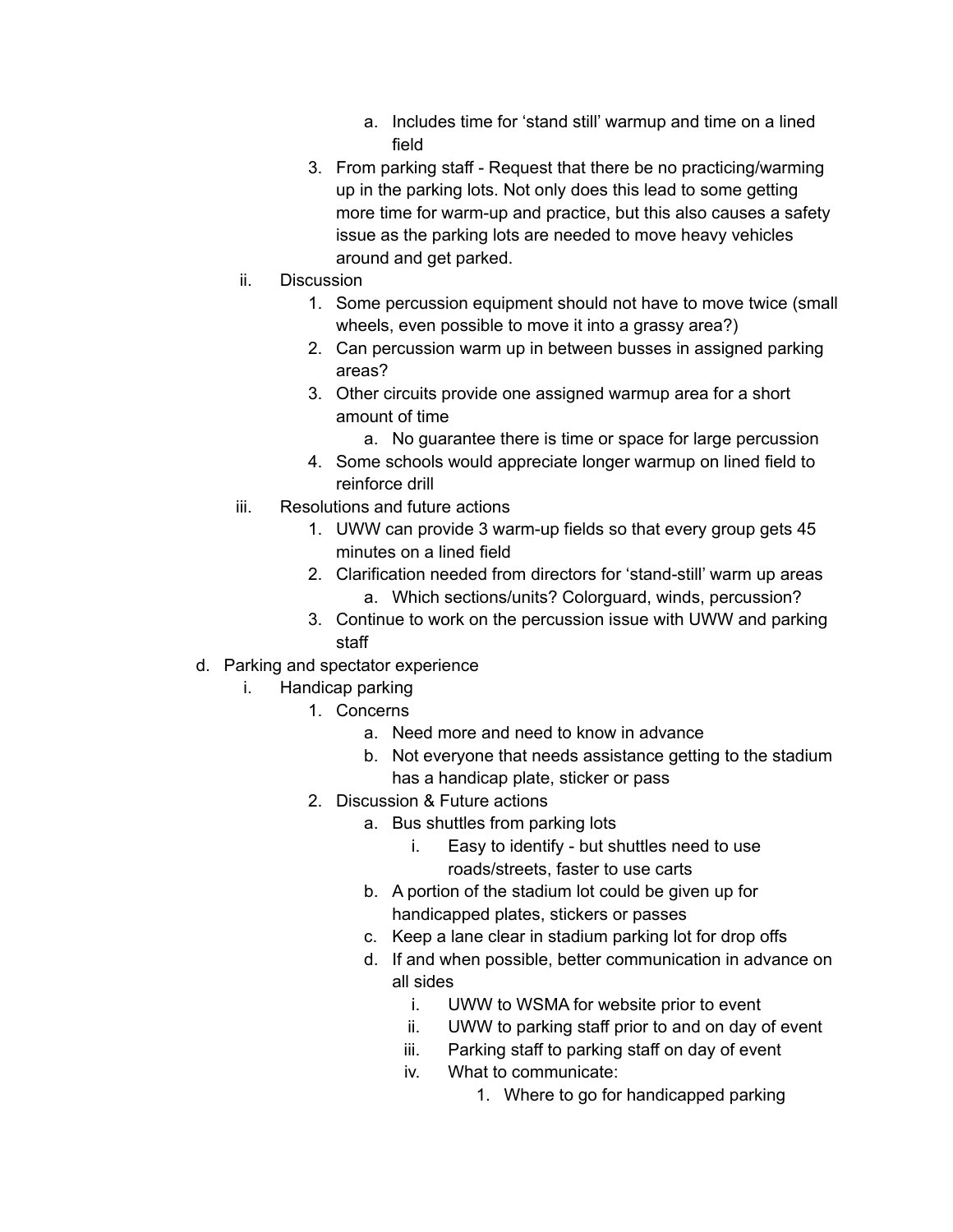- 2. When carts/shuttles will be available
- 3. Which lots have available parking
- ii. WSMA received many requests for a livestream of event
	- 1. Remains a WSMA organization level decision
	- 2. Thoughts and discussions:
		- a. Research the 'rights' needed
		- b. Possible connections for answers or future companies
			- i. Box 5
				- 1. Charged \$18 for full day of Grand Nationals or \$65 whole weekend
			- ii. Audio for Arts/PBS WI (WSMA has previous connections through Honors)
		- c. Is there a kick-back from production companies?
	- 3. Would attract northern parents/supporters that don't make the trip
- e. Utilize Comp Suite for day of communications
	- i. Would eliminate the need to download an additional app
	- ii. Most directors already have the app
- 4. Independent show season follow up & future considerations
	- a. Competition Suite
		- i. Concerns about audio quality
			- 1. Were the devices the problem, or the microphone/method of recording?
				- a. Lapel mics do not offer the best quality
	- b. Independent show registration fee
		- i. Up to independent show gives show host the option to reduce/waive registration fees
			- 1. Southern shows are approx. \$175 \$200
			- 2. Northern show vary \$125
		- ii. Not regulated by WSMA
	- c. Judges
		- i. Small number of judges available for northern shows, would be nice to get new voices and different perspectives
		- ii. Send names of possible judges to Chad for follow up
- 5. Future meeting with all directors
	- a. Topics
		- i. Rules congress
			- 1. See items 6 & 7 for topics
			- 2. Invite directors to submit rule proposals must be vetted by committee at March meeting
		- ii. Competition Suite training
		- iii. Google survey participating directors
			- 1. Ok for representatives to attend
- 6. New rule considerations
	- a. Use of electronics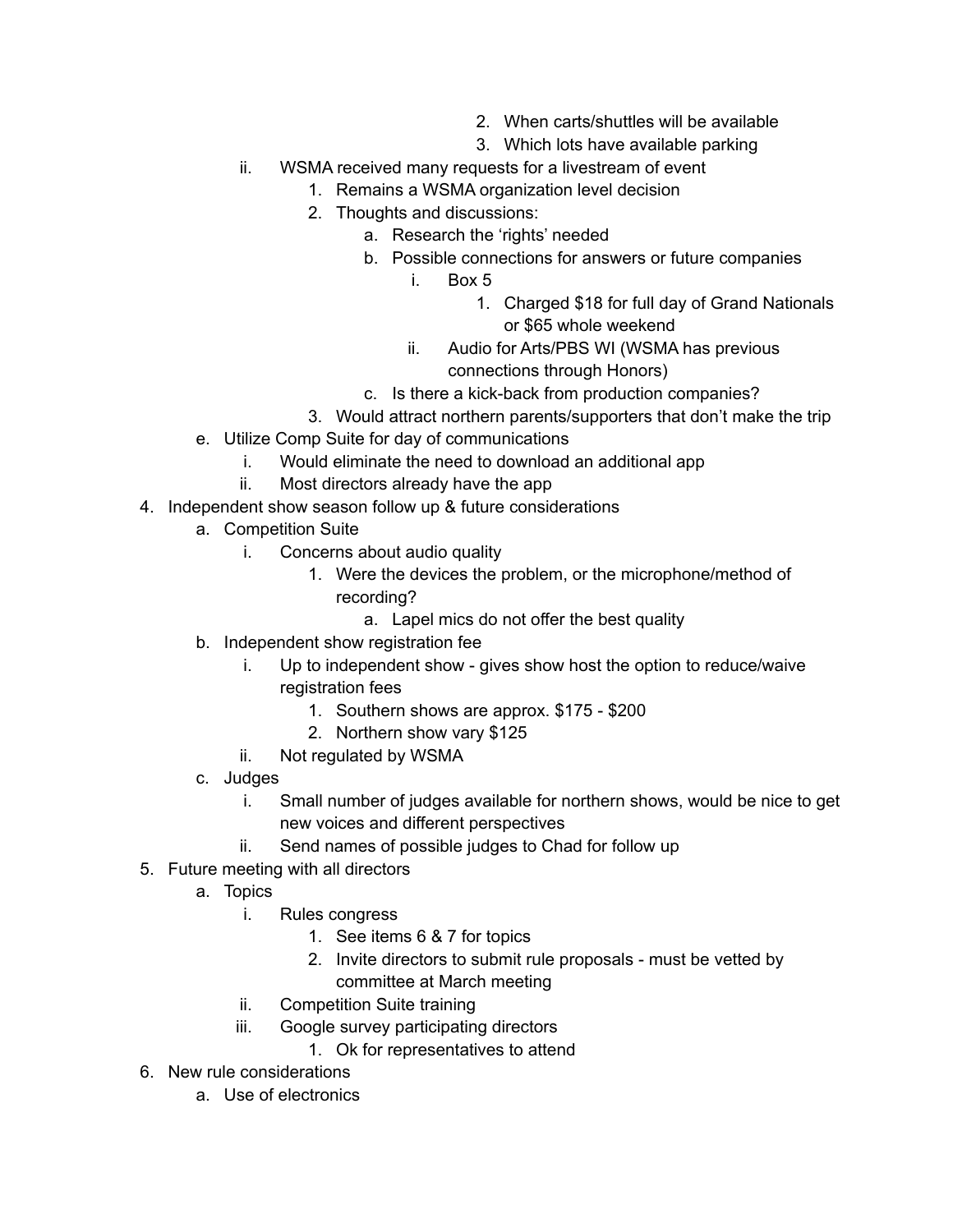- i. BOA [example](https://docs.google.com/document/d/1nbGJ4seFJvtQnRPEFU9VGoAeMO9rhVn4sfOoUpveQmw/edit?usp=sharing)
- ii. Intent of rule is to make sure no group is receiving a competitive edge
- iii. Further discussion to occur at rule congress
	- 1. Use of electronic instruments
	- 2. Use of amplification
- b. Show restart
	- i. As long as group is on and off field in scheduled time (15 minutes), show restart
		- 1. Ask Chad for clarification on what judges should do
		- 2. Not needed in rules at this time
- c. Clarification needed: Judge expectations for ties across classes
	- i. Inconsistency between Judge Meeting Agenda and [Handbook](https://docs.google.com/document/d/1Vqx0GzWBIm0zCcmXylj5IF8F8Lr6Lrpw6Q_7d-n8DAs/edit?usp=sharing)
		- 1. Judge meeting agenda is correct
		- 2. Subcaption ties are ok
- 7. Other
	- a. Re-examination/Re-imagining of Festival Class to be more inviting/inclusive for beginner or less competitive bands - View [proposal](https://docs.google.com/document/d/1byHLQragT-qUWx3382NLbzJDsm8fCg2Ji6-sqVmeC5Q/edit?usp=sharing)
		- i. Consider sheets without color guard and percussion
		- ii. Possibly put less emphasis on GE (some newer programs don't have the budget) - more performer driven
		- iii. Current Festival Class [Scoresheets](https://drive.google.com/drive/folders/1TO0St5Ivt9qEfpA5kLsfViYlq38cPOnV?usp=sharing) (S&E festivals scoring system)
		- iv. Send survey to participating schools with questions regarding:
			- a. Design
			- b. Resources
			- c. Perception about state
			- d. Execution
			- e. Rehearsal
				- i. Scaled responses (not short answer)
				- ii. Ask if they need additional resources (need a colorguard instructor)
	- b. Scheduling change for Exhibition Performances View [proposal](https://drive.google.com/file/d/18UzgUdTdGdDohrkCju2EM0OPxCl_b-Z9/view?usp=sharing)
		- i. Options:
			- 1. Rotate going first or last within class?
			- 2. Have all exhibition groups perform as a class?
		- ii. No concerns about having exhibition group perform within competitive band class schedule for judge
	- c. Show & Tell Exhibition (with or without a clinic component) to build our sense of community. (possible connection with UW-Oshkosh, UW-Platteville, UW-River Falls)
		- i. Low stakes, community building performance opportunity
		- ii. Two sets of judges rotate out with band for clinic time
		- iii. If scheduled, it would need to be early in the season
	- d. Independent Show Scheduling
		- i. Add 'points' to assist with determining show dates